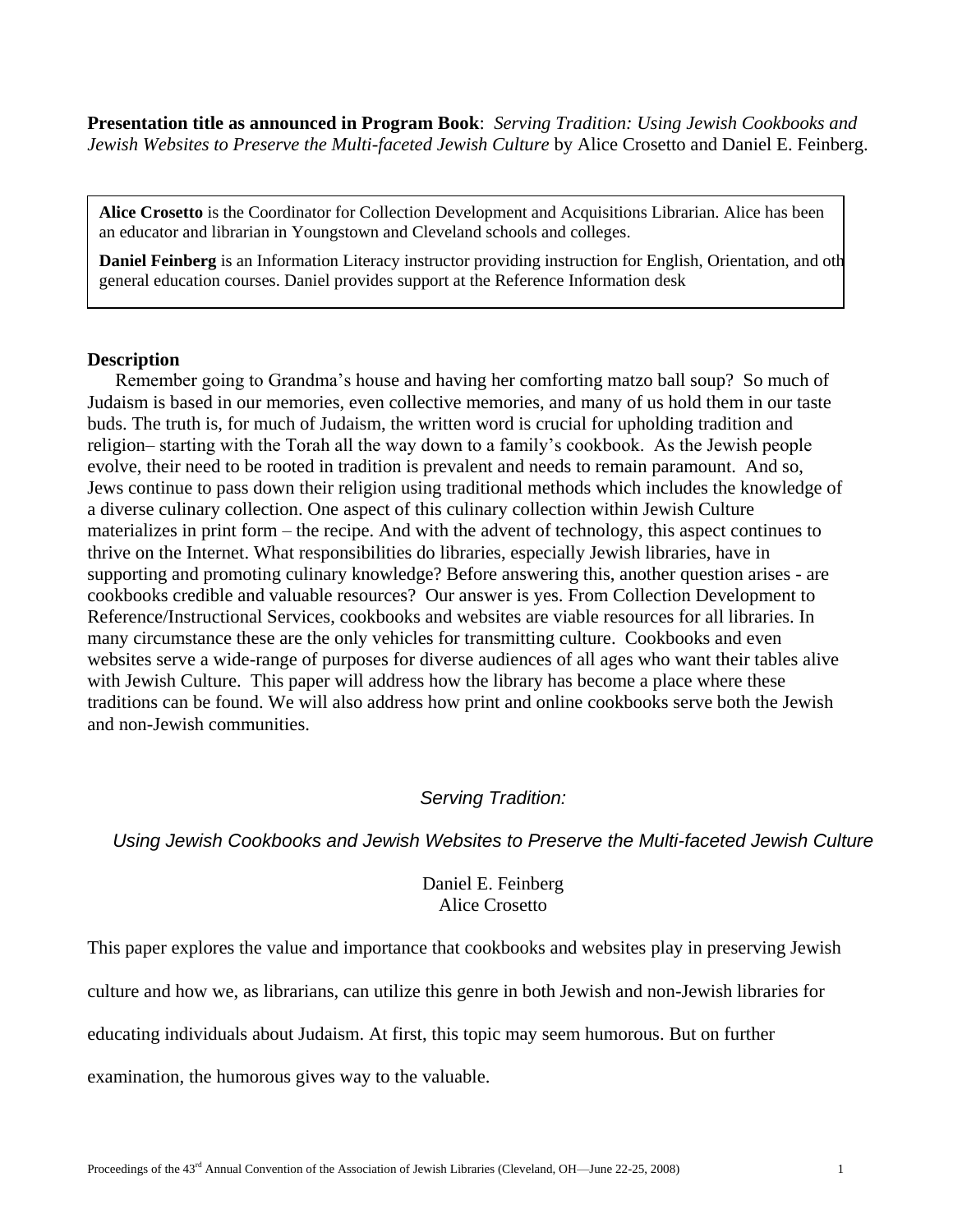In the following scene from *Julia's Kitchen*, a 2007 Sydney Taylor Award Winner, 11 year old Cara begins an awareness of the importance of cooking in passing along Jewish traditions and the role that cooking has in keeping the family together.

―But the smell of challah was so real. I wiped my eyes, then opened the bedroom door and

followed the smell into the kitchen. I should have guessed-Bubbe.

"Well, hello, love."

"You're baking challah?"

"Tonight's Shabbat."

"But I thought we weren't allowed to bake during shiva."

"Well, maybe so, but I wanted to bake challah, so that's what I'm doing."

I put my face close to the loaves of braided dough. "It smells like Mom. Bubbe, I just dreamed about her. She was making challah, too. She was so . . . alive."

Bubbe gripped the counter with both hands. Then she let out a long sigh and nodded. She beat an egg and brushed it gently on the braided loaves.

"Did you teach Mom to make challah?"

"Mmm-hmm. Like my mom taught me. This recipe has been in our family for generations." I thought of all Mom's recipes. Just ashes now. I wished Mom had taught me to bake challah. Not just the braiding and the egg wash, but the whole thing."

Let us look at the importance of food in Judaism and the relationship to Jewish families.

For Jews, the saying *you are what you eat* is a very real statement. Arthur Schwartz states that "The

purpose of eating and drinking is to give courage and strength to better serve G-d by using this

energy to study, pray, and practice the teachings and lessons of the Torah."

The Torah requires that ‗you shall eat, and be sated, and bless the Lord, your God, for the

earth which He gave you' In effect, Jews as a people are keeping up with traditions and customs.

The laws of kashrut, the fasting, the fabulous meals, all contribute to our being Jewish. The

remains of food are forever in our bodies and souls. J. Cohen believes that "The proper food keeps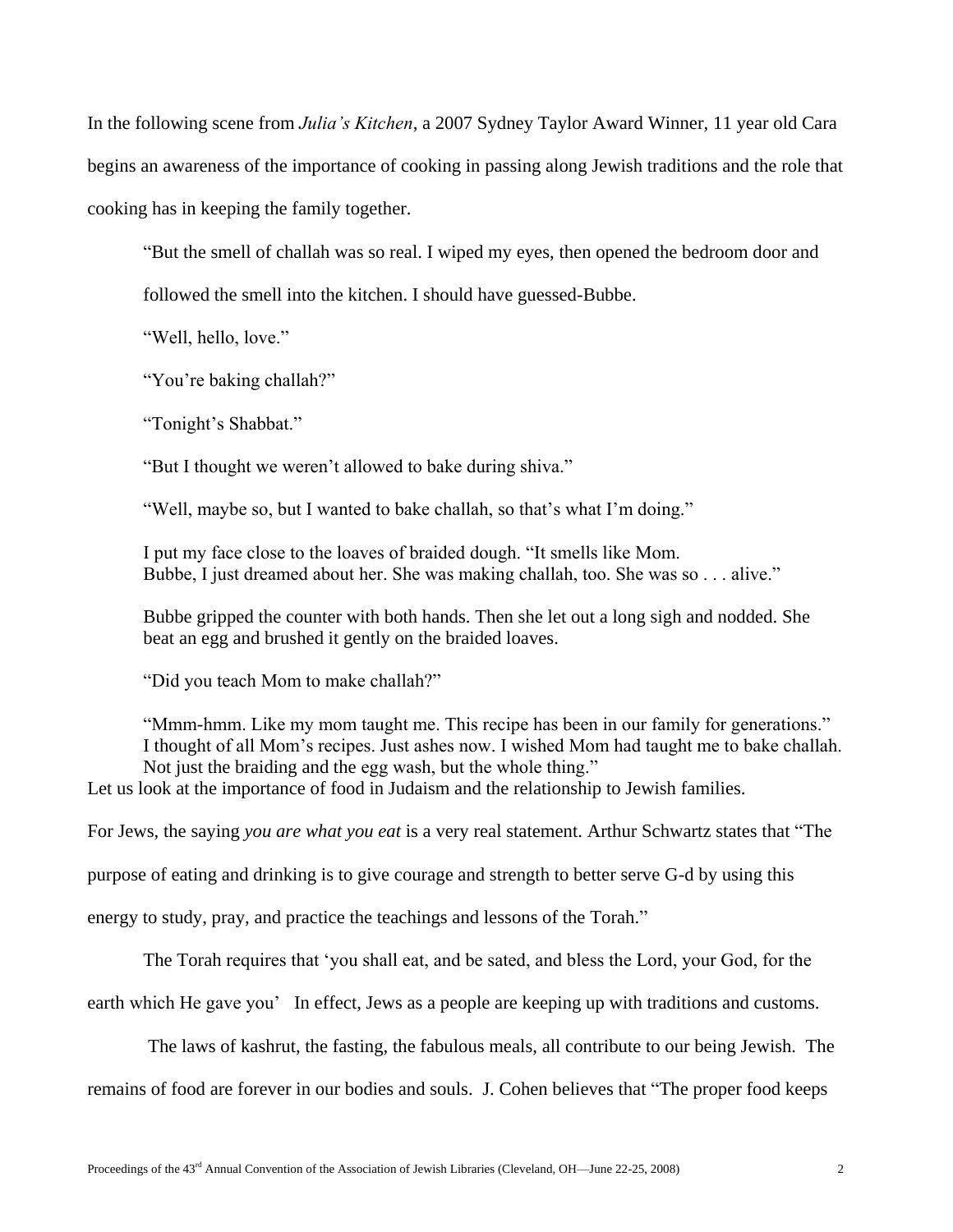both body and soul healthy. The Physical becomes the spiritual, as we approach G-d through eating, worshiping at this unique altar, the table." Food is sacred and has always been sacred because G-d has created it for humans to survive. E. Laurd believes that "While some foods serve as a sacred purpose because they are rich or rare, others are valued for practical, social, or religious reasons, still others for the way they guide us along the paths of ancestral memory..."

Look at Jewish holidays. Judaism is more than a religion; it is a culture, a way of life. Like most religions and cultures, Jewish activities center on family, holidays, prayer, and tradition.

But families grow and over time; they may lose track of their heritage. The younger generations often want to find and define themselves using Judaism. Renowned author and chef Joan Nathan observes that these young adults are often those who want to ground their lives in ―…their roots and who question elderly relatives to track down cookbooks in seeking out the original recipes.‖ As generations continue, young children are left with these recipes and cookbooks, which are guides to their history. "Cuisine is one of the most distinctive expressions of an ethnic group, or, in modern times, a nation," states Greenspoon, who, as well as others, believe that frequently the last sign of an individual's attachment to his roots before total assimilation into the host community is the consumption of distinctive kinds of food. Memories are more than those of going to temple; they are time spent in the kitchen preparing meals, they are the time spent going through your families secrets, but even more so, they are growing and learning tradition. Nathan states that Jews, who are so assimilated into the American culture, use her cookbooks to go back to their Jewish roots in order to "understand the old tastes."

We go to temple and then go home for our family meals.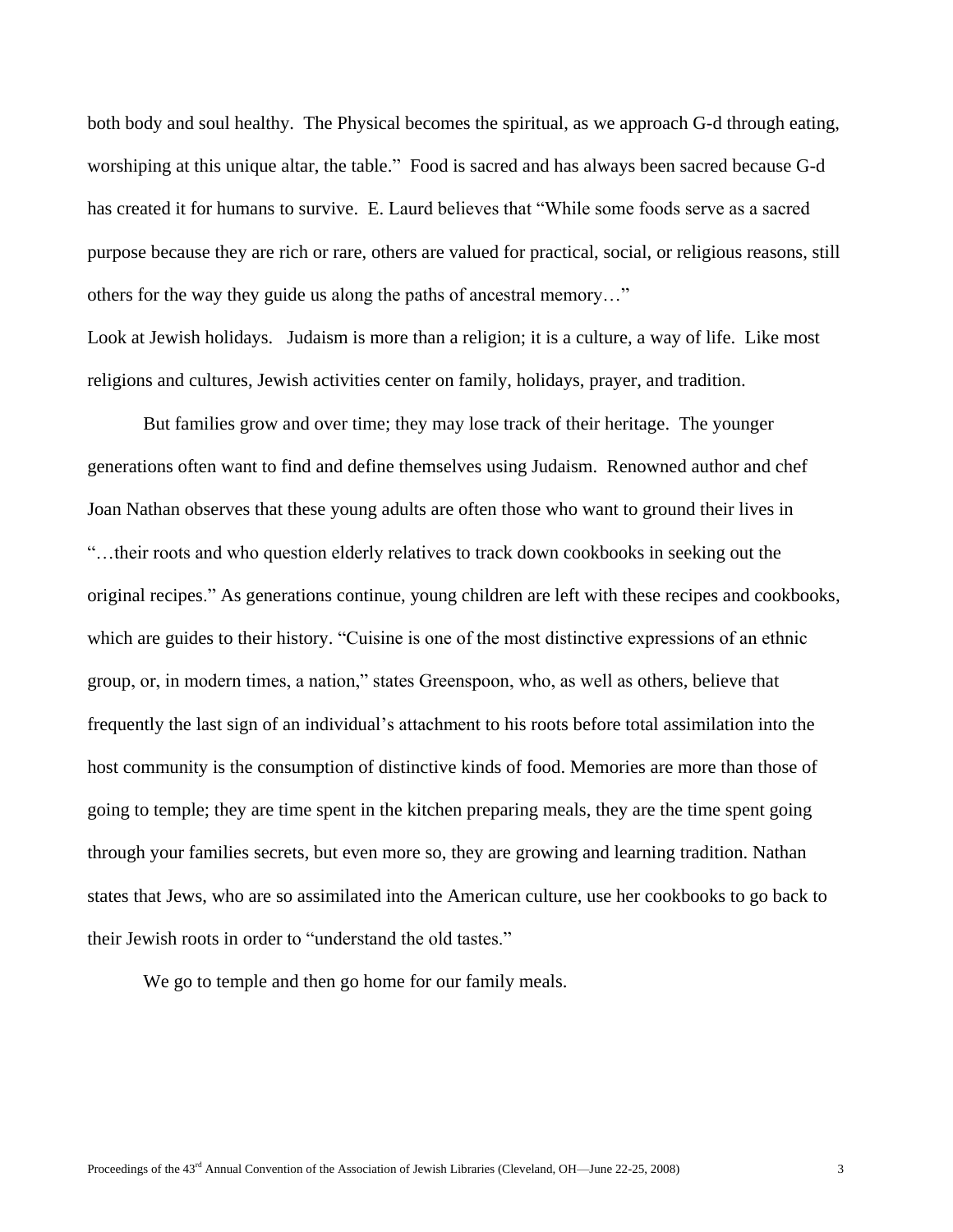One realizes that cooking has always been a part of Judaism, in the respect that it leads to families spending time together. Shabbat alone creates a time when families share their favorite recipes and eat together to honor G-d.

When it comes to food there is always the famous line about how your mother makes the best matzoh ball soup or beef brisket. The memories of having such traditional Shabbat dinners, Rosh Hashanah celebrations, and Seders, to name a few, will forever flood Jewish people's minds alike. Linda Amster states that "Foods shape our memories of home and childhood, and I am not sure I ever approach a Friday night without recalling, at least for a moment, the traditional Sabbath dinner even though I often complained about it as a child."

We acknowledge that by passing down the family's commensal and culinary traditions, families express their spirituality. But how do we maintain and pass along all these culinary traditions? Since the beginning of man, people relied on the oral tradition which preserved history and maintained a collective memory. This collective memory includes the memories of one's own family as well as the shared communal knowledge based on culture or religion. Culinary traditions are indeed included in this collective memory – these culinary traditions were originally passed down in a most personal way – mother to daughter and so on.

In addition to relying on the oral tradition, the family recipes were also written down – how many of us have boxes or drawers filled with hand-written or photo-copied, hand-me-down recipes? The publishing of cookbooks was a natural outgrowth of this personal culinary experience. It is the written word of collective memory. Rosalyn Eves states that cookbooks are memorials and sites of memory transmission. These texts, that is, these written records, become a witness to something received and passed down through generations.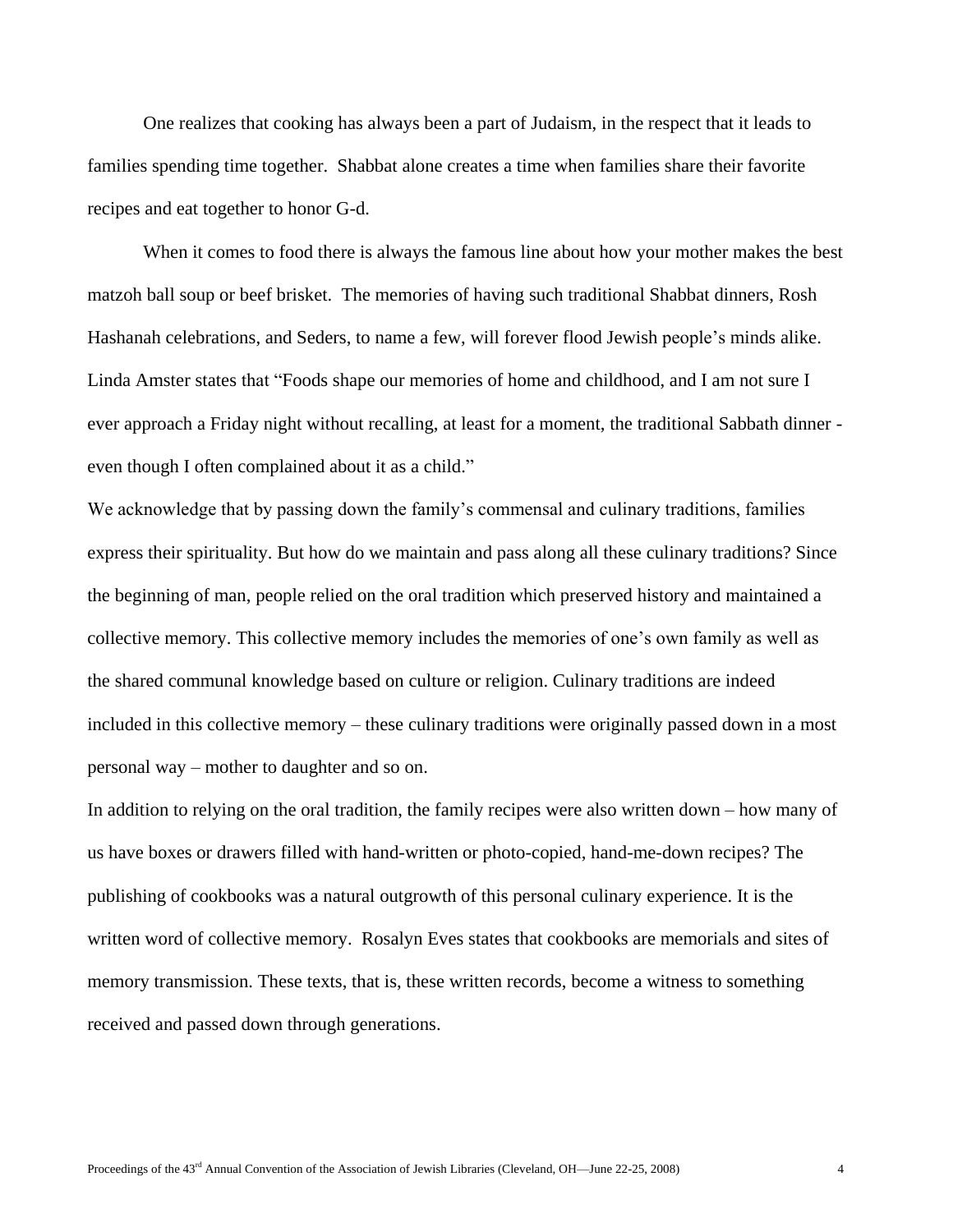On a personal note – my grandfather was a professional chef from Hungary. When my mother tried to get my grandfather's famous chicken soup recipe, she was not totally successful because he did not use measuring materials, a written recipe, or even a timer. My mother tells of her frantically writing down notes and trying to have him put the salt into a measuring spoon instead of directly into the pot. In this case, cookbooks and website creators are doing the exact opposite - an interesting contrast in passing down culinary arts.

Now for a closer look at the cookbook and its value.

J. Theophano states that the cookbook is like a diary and journal. In fact, cookbooks are "kitchen windows".

Most see the cookbook as merely a vehicle for the instruction of food preparation. This is very important – of course. Not only does the reader learn how to prepare food, but the very recipes themselves can provide information about a culture, specific geographic regions and historical time periods, seasons, events, even an audience. Just as important as the recipes is the wealth of valuable information contained within the covers. Most of the time, this surplus text is overlooked. But is it really surplus? Readers can learn about the history of a culture, or a place; or the sponsoring organization, significant features of a religion, life cycle components; biographies. Most cookbooks contain graphics – not only of the food, but also of individuals, artifacts, maps, and much more. Today cookbooks are studied, preserved, and collected, not just by individuals, but by libraries and organizations. Usually cookbooks reveal their purpose. Early cookbooks from the late 19<sup>th</sup> and early 20<sup>th</sup> century were instructional. Later on many organizations discovered that cookbooks were a great way to raise funds. And now cookbooks are how-to-guides for keeping up with popular trends. Jewish cookbooks do all these things – and even more.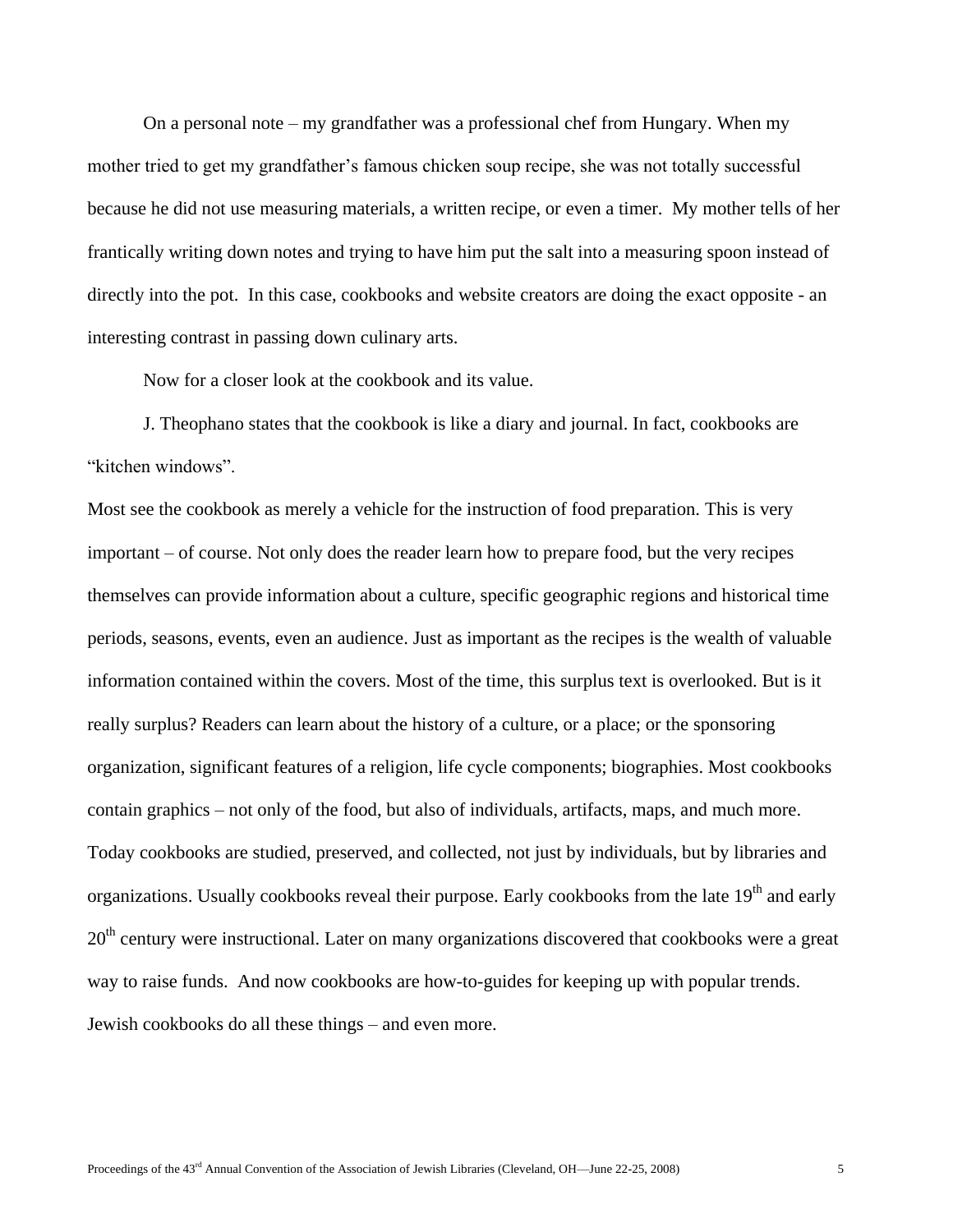Jewish cookbooks are not only tools for calming your hunger, but they also tie Jews to their roots. In order to preserve Jewish culture and those best kept secrets, women have created these personal manuscripts, these cooking guides per se, of the past and the present. The following are examples of Jewish cookbooks that have made contributions to society:

Esther Levy's 1871 *Jewish Cookery Book on Principles of Economy: Adapted for Jewish Housekeepers with Medicinal Recipes and Other Valuable Information Relative to Housekeeping and Domestic Management*, considered the first American Jewish Cookbook, covered all aspects of Jewish home life. Levy saw her book as a guide for keeping a Jewish home that is, based on her Philadelphia German Jewish community.

Lizzie Kander's 1901 *The Settlement Cook Book: the Way to a Man's Heart* and all of its subsequent versions have to date sold over 2 million copies. Originally published to benefit the first settlement house in Milwaukee, this title helped countless immigrants adapt to a new country as well as preserving a slice of history. Not only were recipes included, but also other helpful tips for the house, such as washing dishes and setting the table.

Then there is the organizational cookbook – originally published by private groups, is now an industry all in itself. The organizational cookbook, sometimes called a charity cookbook, is not an inclusively Jewish genre, but it does represent one of the largest percentages of Jewish cookbooks types.

Various groups, schools, synagogues, and women's organizations compile their favorite recipes in order to raise funds for a variety of projects. And, as mentioned earlier, the surplus text in these cookbooks contain a wealth of personal, organizational, and regional information that may not exist anywhere else.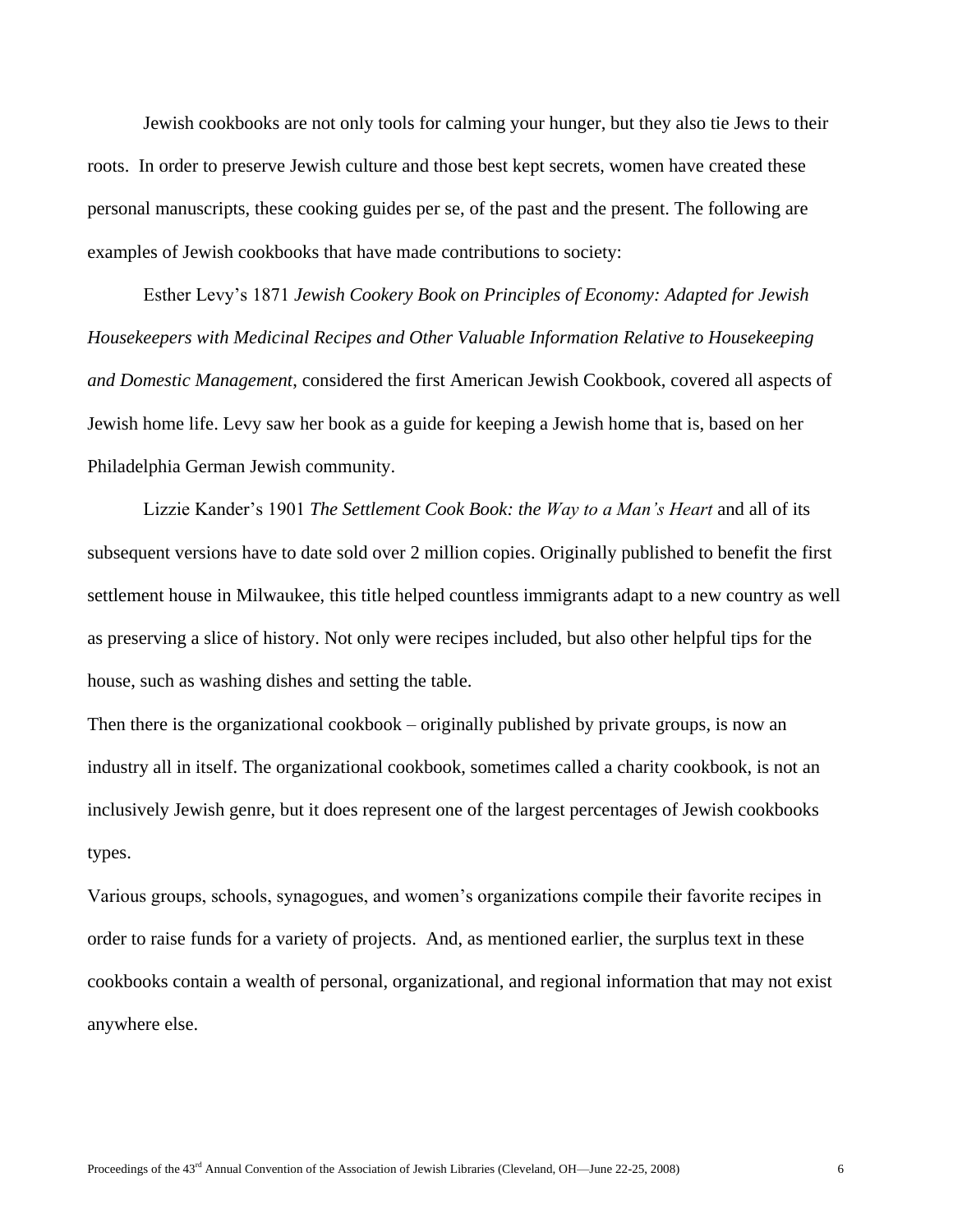And now for the library - we ask how libraries play a role in preserving Jewish culture. The answer is simple - by having materials that serve Jewish populations, by providing students, teachers, and patrons access to materials.

Recent years have witnessed an explosion of interest in cooking – television shows, entire networks devoted to cooking, celebrity chefs and their cookbooks as well as their products, from food to roasting pans.

Libraries are responding – public libraries have traditionally provided culinary resources for the general public. But now we see that academic libraries are beginning to acquire culinary literature also. The majority of these resources have been sociological in nature – research regarding food. But in checking on WorldCat, Joan Nathan's *The Foods of Israel Today* is found in 639 libraries. In Ohio, 25 public libraries own it, and only 3 academic - but one of these academic libraries is Case Western Reserve – the renowned research university - here in Cleveland. And further examination reveals that this title is at UCLA, UC Berkeley and even at Harvard. Harvard libraries even have copies of Levy's and Kander's cookbooks. Possibly academic libraries are waking up to the value of cookbooks.

Finally, we cannot overlook the importance of K-12 libraries. There is a body of juvenile literature that contains Jewish cooking themes, and the librarians and teachers as book providers bring these books and children together. Many consider the K-12 library the nucleus of the school – the second classroom.

Librarians know that teachers need resources, print, non-print  $\&$  online, to build instructional units – lesson plans. Students are also encouraged and supported in their own need to know and their desire to be surprised and delighted. By providing resources for teachers, and students, the librarian supports the whole education process.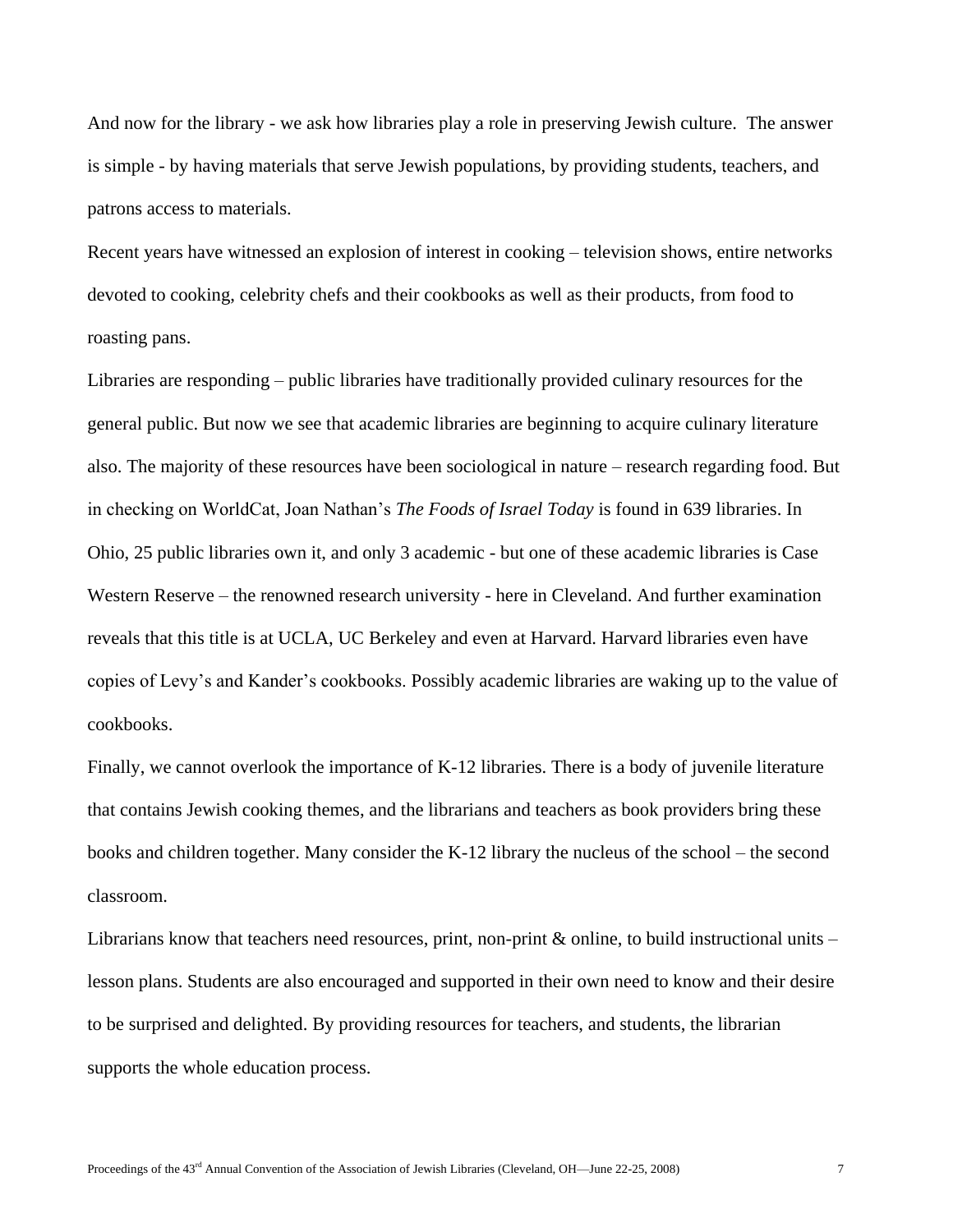One of the primary ways to support the curriculum is to develop a collection that covers a widerange of multi-cultural resources – and this includes Judaism and Jewish culture. It is essential to have both fiction and non-fiction items that contain meaningful, accurate and authentic representations of Jewish culture – just as we have heard in *Julia's Kitchen.* Non-fiction titles should include religion, histories, biographies, and even cookbooks aimed for young readers. One of our handouts contains a list of selective titles of juvenile literature containing Jewish cooking themes. An interesting note – a search in WorldCat reveals almost 3,000 books on Jewish Cookery. The top 3 titles are, in fact, juvenile titles: *Cooking the Israeli Way, Grandma's Latkes*, and *Jalapeño Bagels*. Although the total number of juvenile titles is relatively small, only 63 titles, the fact that the top 3 titles – out of the 3000, are juvenile, signals that publishers and librarians realize that value of culinary literature – especially for school age children.

A multitude of research has been conducted on the value and permanent impact that quality literature has on school age children. As librarians, we know the power of literature – it is one of the earliest vehicles for conveying information about cultures as well as being an identifiable source for the reader. And we know that the cookbook-like format has been used successfully for some time now – and across all subject areas.

Librarians know that by using credible sources, they can identify, purchase, and develop worthwhile collections that provide resources so that their patrons can learn about Jewish culture. Librarians know that culinary literature, especially cookbooks, is an essential contribution to these collections. And now technology provides a whole new way to pass along Jewish tradition.

Going along with times, cookbooks are changing formats. From paper copies, to the Internet, cookbooks have truly evolved. And what a blessing it has truly been as a way to share information. Today anyone can get a recipe of any culture, religion, or nation. The number of websites that are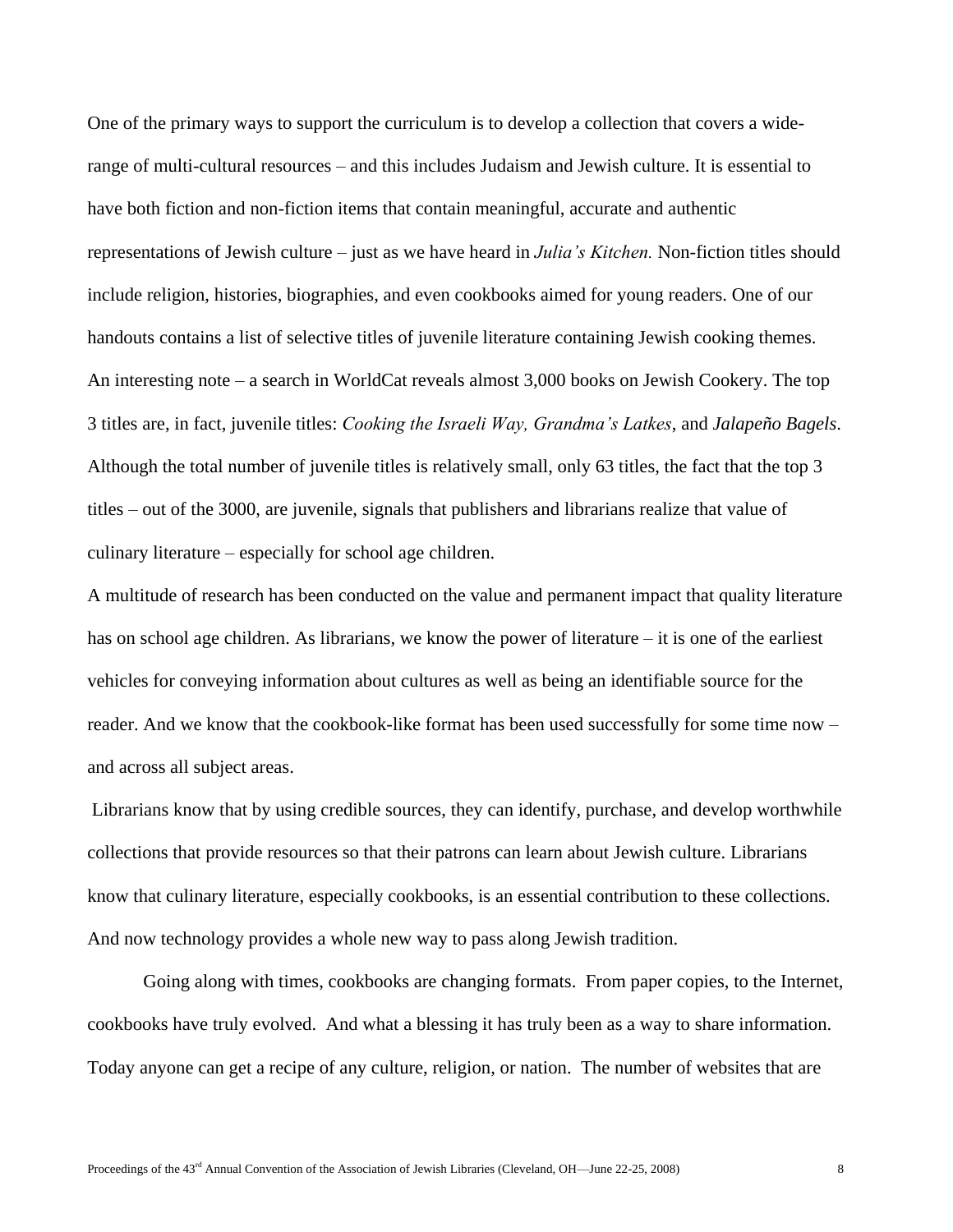"home-made" by grandmothers, mothers, and others, is remarkable. It has given Jews a way to try new recipes and pass down their traditions without having to ever purchase a cookbook. This is preserving Judaism in a non-profit and simple manner. One might wonder how preserving culture deals with internet sites, but in actuality it could be considered the new wave of remembering and reliving one's past.

*Ruth's Kitchen* demonstrates the benefits of using the Internet in order to preserve her family's Jewish culture. As Ruth's daughters went off to college, they would call or email her to get the recipes for their favorite Jewish foods. Modern technology is playing a role in getting Jews to remember where they come from, especially when the family is not together for special holidays and times.

*Bubbe Lottie* provides a good example of another home-grown website containing many recipes – and Bubbe includes numerous personal anecdotes. It is interesting to note that it is very common for cooks to withhold certain ingredients when passing out personal recipes so that your dish can never be exactly like the one that you got from someone else. My grandfather did this all the time.

It must be stated that one sort of Jewish cookery site is not better than the other, but rather they simply give a person the opportunity to experience the variety of Jewish cuisines. One of our handouts includes a list of selective titles of user-friendly Jewish cooking websites and websites containing lesson plans for using Jewish recipes.

*Gourmania.com* has become a well known site for its combination of recipes incorporating Jewish cooking with healthy eating – this has been the key for its success. The creator, Norene Gilletz, combines her eclectic recipes, nutrition expertise, to create an innovative and very user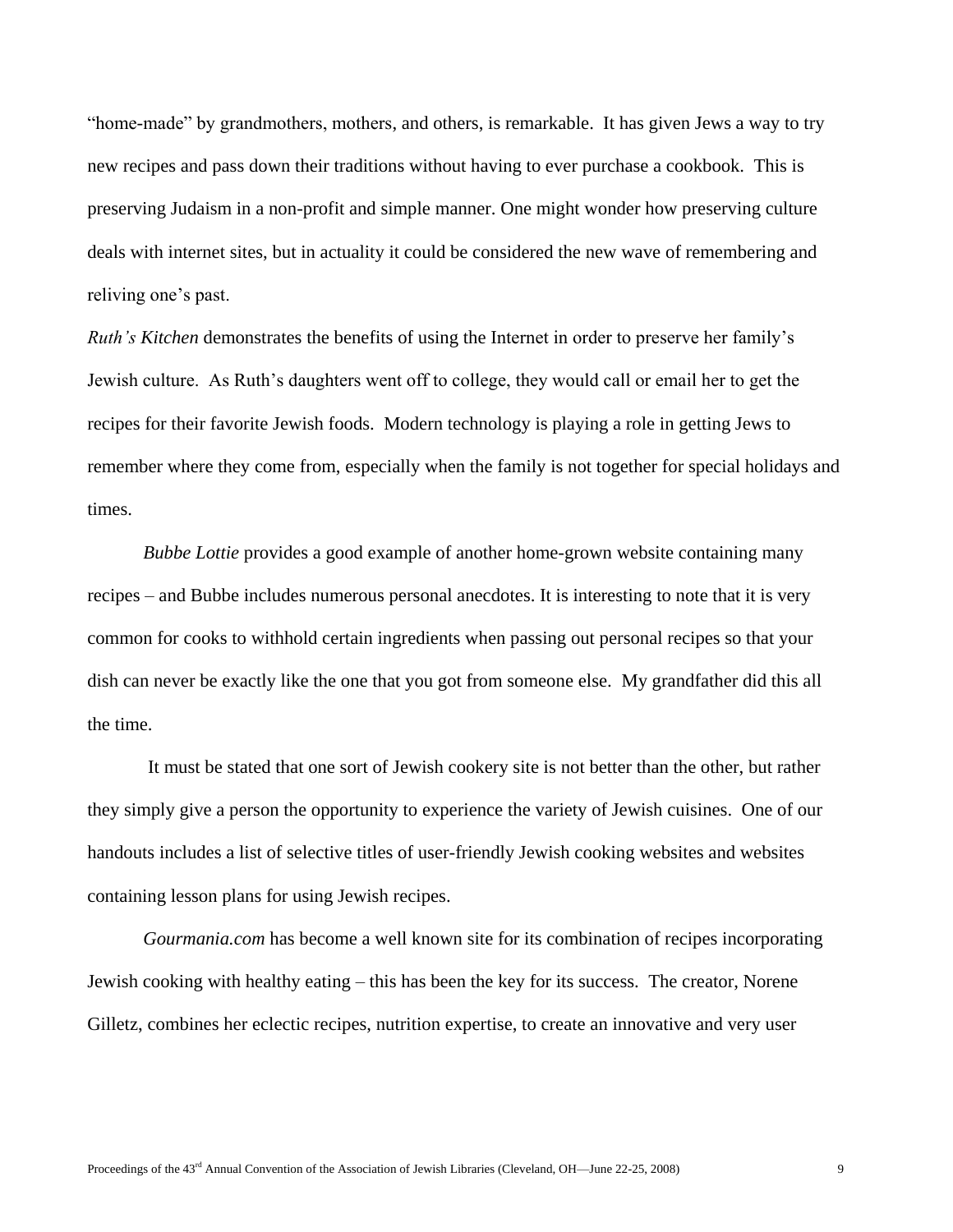friendly website. Recipes, cookbooks, reviews and much more information has led to the popularity of *Gourmania.com* – which, by the way, is a well maintained website.

Julia Child once said that "Cookbooks are the history of an epoch. They show how people prepared and ate the ingredients available to them. Cookbooks provide answers to social, political and economic questions about the society for which they were written, they are an essential ingredient to preserving our past and enhancing our future."

There is one outstanding cookbook that preserves Jewish tradition and much more - *In Memory's Kitchen.*

―Cooking with the mouth‖ has been a phrase associated with Jews and the Holocaust because it was a way to fight back. Captive Jews would describe the cooking of their meals that they had made their whole lives. It was a way to feel free and to preserve their culture, their religion, and their minds. Mina Pachter, a Holocaust victim, made sure to find a way to pass on a cookbook that she and other women in the Terezin Concentration Camp created. And even though they did not survive, their treasured cookbook did.

This paper has explored the idea that Jewish families pass on their memories and preserve their Judaic roots through cooking, recipes, cookbooks, and websites. We have also seen what role libraries can play. We as Jews must remember our roots; and while it may seem humorous, some of these roots are based in our cooking.

Just as in *Julia's Kitchen*, Cara discovered that family cooking experiences are powerful— "As I ate the cookies, my mind started spinning...